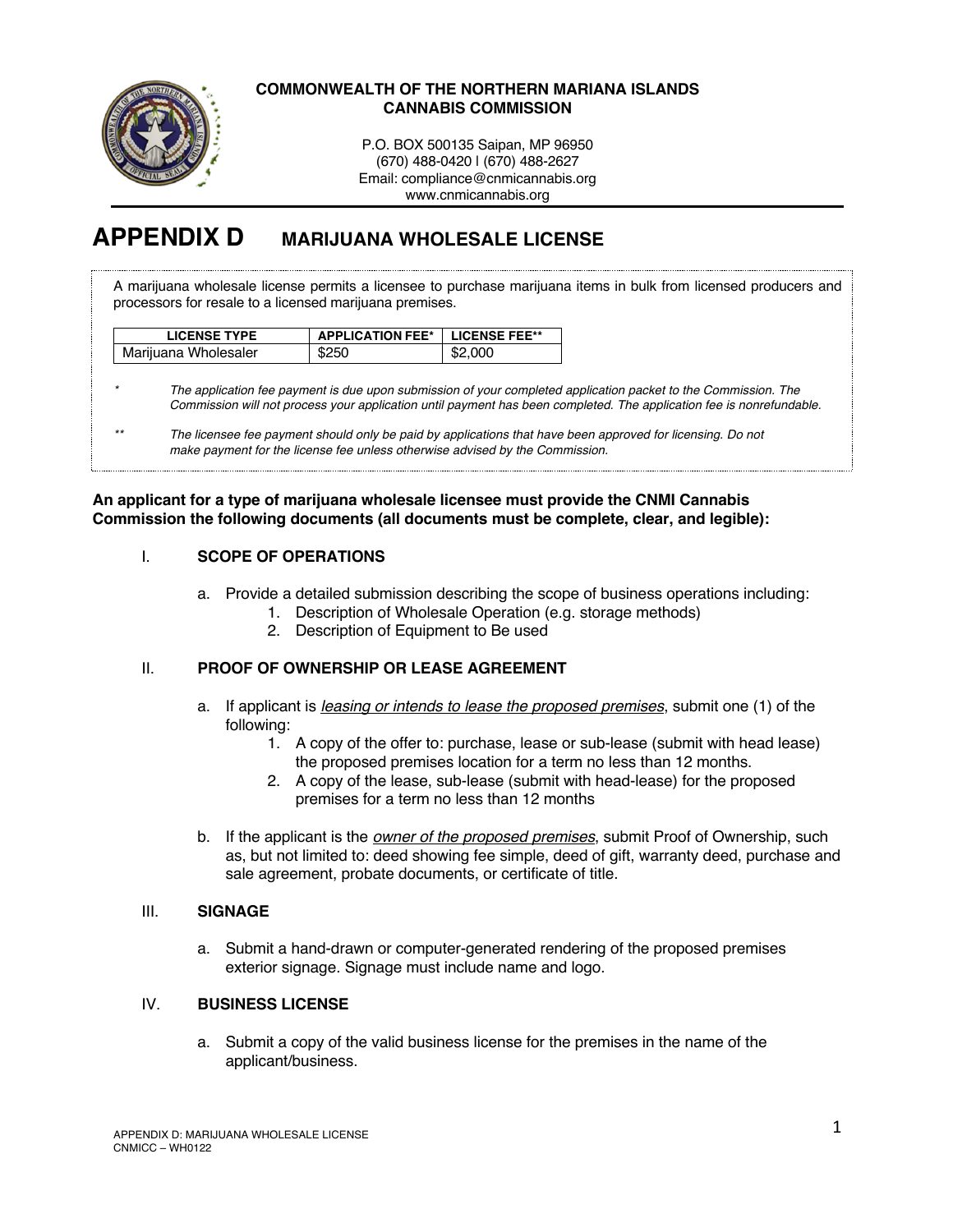# V. **FLOOR PLAN**

A floor plan is a document showing a view from above of the dimensions and relationships between rooms, spaces and other physical features on each floor of a structure. Applicant may submit either a hand-drawn or computer-generated floor plan drawn to scale on 8.5" x 11" (standard letter size) paper. Floor plan must be clear, legible, and include the following:

- a. Each room or area labelled with its intended use and dimensions;
- b. All walls, partitions, windows (the premises must be enclosed on all sides by permanent walls and doors;
- c. Storage, limited access areas, office space(s);
- d. All entrances and exits, including those used by staff only;
- e. Secured Cannabis Storage Area(s);
- f. Furniture and fixture layouts (e.g. shelves, counters, etc.)
- g. Security features, including, but not limited to: location of surveillance cameras, security room or any other physical security features that secure the premises.

### VI. **SITE MAP**

A site map is a document showing representation of any interior or exterior spaces or buildings surrounding the proposed licensed area(s), pathways of travel, parking, landscaping elements, and the surrounding area. Applicant may submit either a hand-drawn or computergenerated site map drawn to scale on 8.5" x 11" (standard letter size) paper. Site map must be clear, legible, and include the following:

- a. Identify location of any other buildings/businesses on the same site
	- 1. Label the type of business (e.g. office building, warehouse)
	- 2. Include building names and their entrances and exits
- b. Description of the type of separation proposed for any adjoining businesses;
- c. Label road access and exits, including relevant street names; and
- d. Label parking lots
- VII. **APPROPRIATE ZONING AUTHORIZATION,** if applicable. (This submission requirement does not apply to applicants who are proposing to open a marijuana business establishment in Tinian or Rota.)
	- a. Submit a copy of the conditional-use permit\*

*\*Applicants who are awaiting their scheduled public hearing may submit a copy of their conditional-use permit application time stamped by the CNMI Office of Zoning and a copy of the receipt of payment for the application fee pending their public hearing.* 

# VIII. **STANDARD OPERATION PROCEDURES**

A standard operating procedure (SOP) is a set of step-by-step instructions compiled by an organization to help employees carry out routine operations. SOPs aim to achieve efficiency, quality output and uniformity of performance, while reducing miscommunication and failure to comply with industry regulations. Applicant must submit detailed SOPs regarding the following procedures:

- a. Security SOPS (e.g. surveillance cameras, alarms, vault/safes, and details must include how cannabis product is securely stored)
- b. Employee Qualifications and Training SOP
- c. Transportation of Product SOP
- d. Inventory Management SOP
- e. Quality Control SOP
- f. Prevention of Minors from Entering the Licensed Premises SOP
- g. Prevention of Minors from Obtaining or Attempting to Obtain Marijuana SOP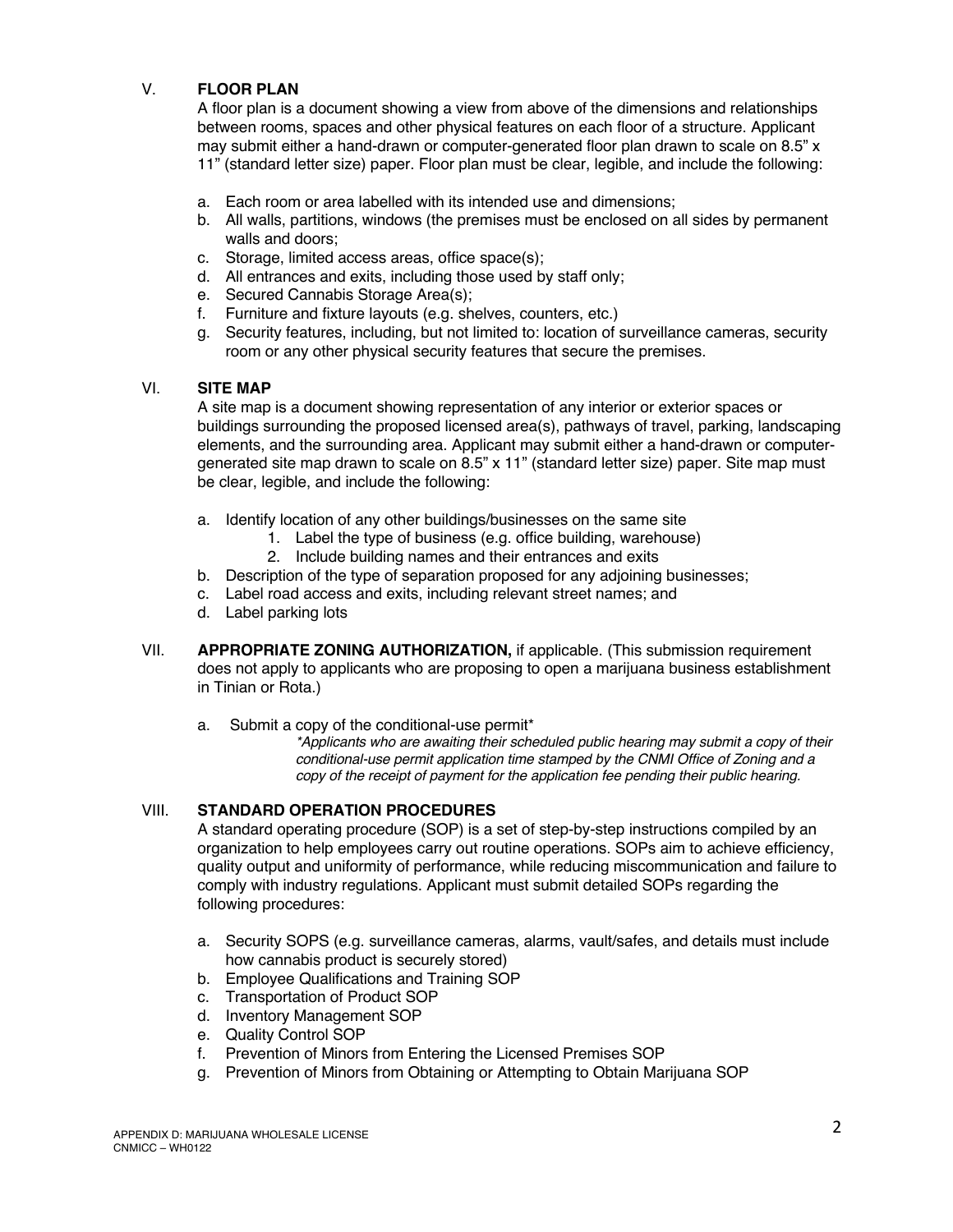h. Cannabis Waste Disposal SOP

#### **Note:**

Pursuant to CNMI Cannabis Rules & Regulations § 180-10.1-310(g), the Commission must review an application to determine if it is complete. An applicant will be considered incomplete if an application form is not complete, the full application fee has not been paid, or some or all of the additional information required under these rules is not submitted.

In accordance with 4 CMC § 53024, a person/business must have a marijuana wholesale license issued by the CNMI Cannabis Commission for the premises at which marijuana items are wholesaled in the CNMI.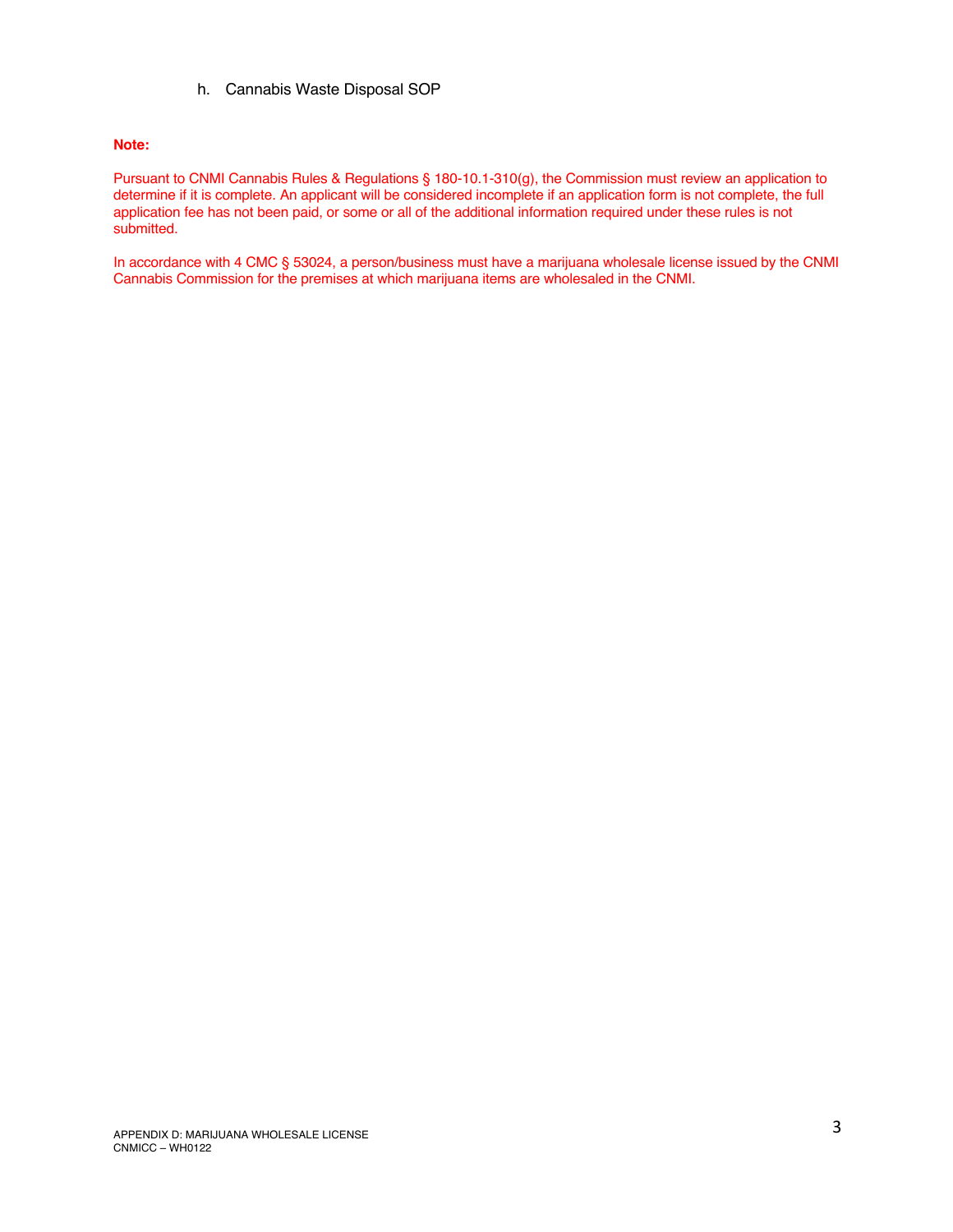

# **COMMONWEALTH OF THE NORTHERN MARIANA ISLANDS CANNABIS COMMISSION**

P.O. BOX 500135 Saipan, MP 96950 (670) 488-0420 | (670) 488-2627 Email: compliance@cnmicannabis.org www.cnmicannabis.org

# **BUSINESS DOCUMENTS**

# **Business documents required if applying as a CORPORATION**

A corporation must provide the CNMI Cannabis Commission the following documents (all documents must be complete, clear, and legible):

- 1. Directors Register
	- a. List all directors of the corporation, including their legal name, address, position, and date of appointment/ceased to be a director
	- b. All directors owning or controlling 3% or more stock in the applicant corporation must submit an Individual History Form.
- 2. Officers Register
	- a. List all officers of the corporation, including their legal name, address position and date of appointment/ceased to be an officer
	- b. All principle officers in the applicant corporation must submit a Individual History Form
- 3. Shareholder (stockholder) Register
	- a. List all shareholders of the corporation, including legal name, address, class of shares, number of voting shares distributed to each shareholder and the date the shares were issued/transferred/cancelled
- 4. Corporate Share Interest Summary
	- a. Using the active voting shareholder information from the Shareholder Register, provide in a separate attachment a document that summarizes 100% interest each shareholder owns in the corporation.

*Example below:*

| ABC, LTD. (Company Name) |                                  |            |  |
|--------------------------|----------------------------------|------------|--|
| <b>Shareholder</b>       | Date of Birth (if an individual) | Interest % |  |
| John Smith               | July 23, 1982                    | 15         |  |
| EFG LTD.                 | N/A                              | 15         |  |
| Michelle Elliott         | November 11, 1982                | 60         |  |
|                          | <b>TOTAL:</b>                    | 100        |  |

**Note**:

- All shareholders (individuals) holding 10% or greater voting shares in the applicant corporation must submit an Individual History form
- List the following for all shareholders (individuals) holding less than 10% voting shares in the applicant corporation: individuals legal name and date of birth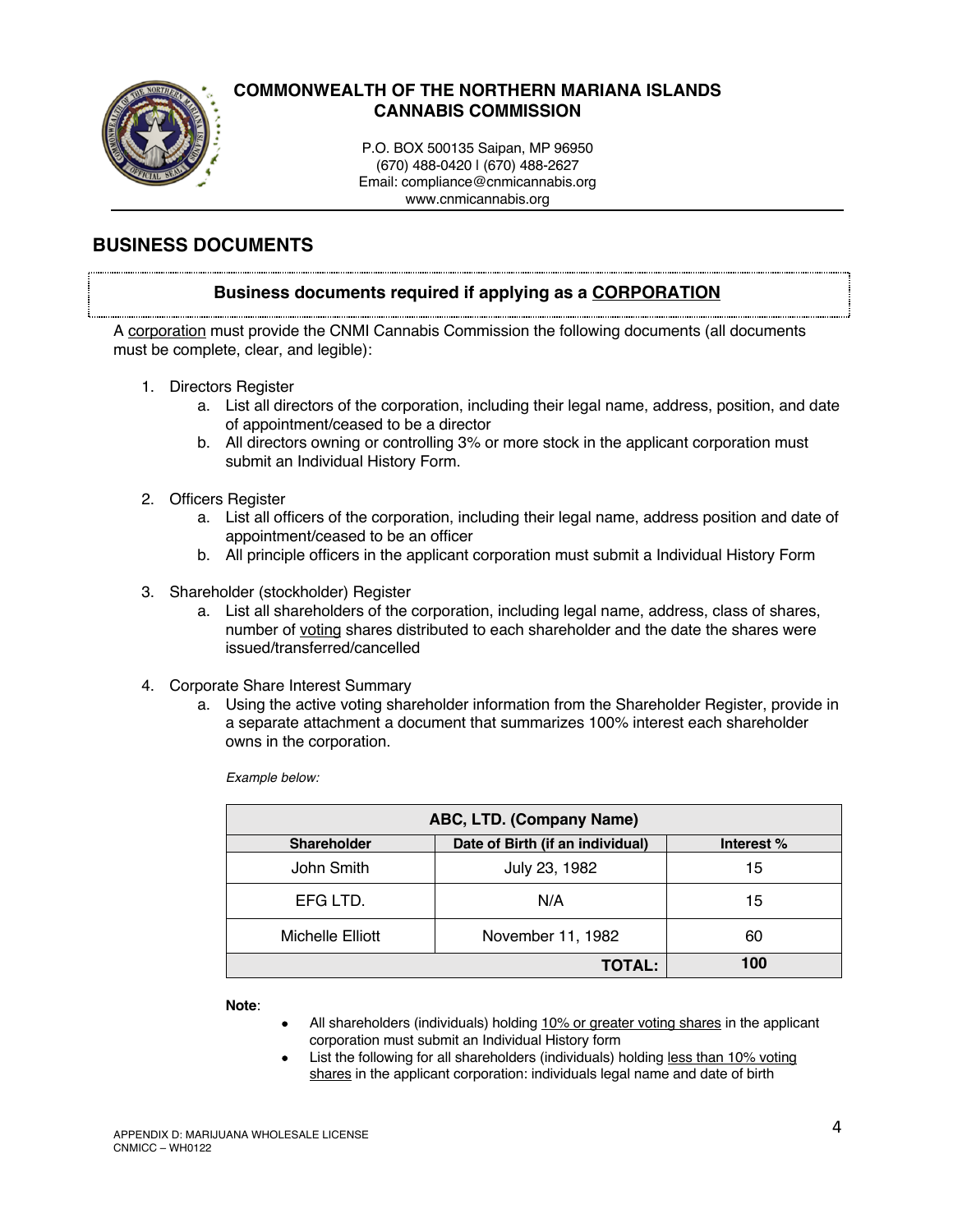- If one of the shareholders is a corporation, LLC, or a partnership, submit all documents required for that legal entity type
- 5. Corporation Bylaws
	- a. The bylaws of a corporation may contain any provisions for managing the business and regulating affairs of the corporation that is not consistent with law or the articles of incorporation
- 6. Articles of Incorporation
	- a. Contains the pertinent information such as the corporation's name, address, the purpose(s) for which the corporation is organized managing the business and regulating affairs of the corporation, defining, limiting, its board of directors and shareholders, etc.
- 7. Residency Requirement
	- a. At least one applicant director/officer or voting shareholder must meet the residency provision. Provide evidence of continued residency for 5 years prior to the date of application by submitting a copy of the individual's CNMI Annual 1040 or Employment Verification.

# **Business documents required if applying as LIMITED LIABILITY CORPORATION (LLC)**

A limited liability corporation (LLC) must provide the CNMI Cannabis Commission the following documents (all documents must be complete, clear, and legible):

- 1. Articles of Organization
	- a. Must contain pertinent information such as a corporation's name, address, the business purpose(s), registered agent, management structure and duration of the LLC.
- 2. Operating Agreement
	- a. Agreement that specifies the rights and duties of the LLC members. Also, states the distribution of income of the LLC to its members.
- 3. Members List (if member-managed)
	- a. For all members, include their legal name, address, and date of appointment/ceased to be a member
- 4. Managers List (if manager-managed)
	- a. For all managers, including their legal name, address, and date of appointment/ceased to be a manager
- 5. Individual History Form
	- a. All members/managers are required to submit a completed Individual History form
- 6. Residency Requirement
	- a. At least one applicant member/manager must meet the residency provision. Provide evidence of continued residency for 5 years prior to the date of application by submitting a copy of the individual's CNMI Annual 1040 or Employment Verification.

# **Business documents required if applying as PARTNERSHIP**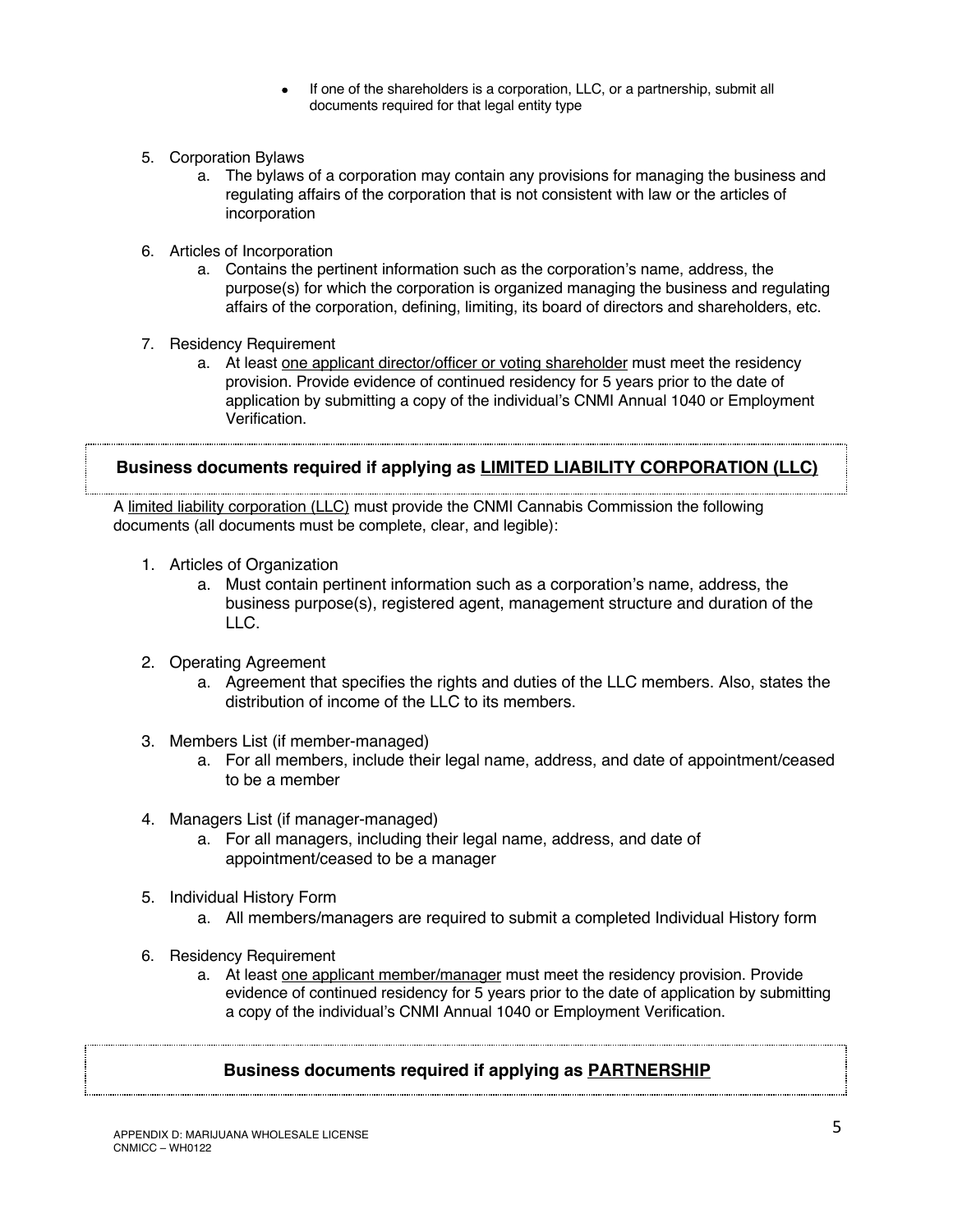A partnership must provide the CNMI Cannabis Commission the following documents (all documents must be complete, clear, and legible):

- 1. Partnership Agreement
	- a. This is a contract between partners in a partnership which sets out the terms and conditions of the relationship between partners, including percentage of ownership and distribution of profits and losses. Also, include management powers and duties of each partner
- 2. Individual History Form
	- a. All partners are required to submit a completed Individual History form
- 3. Residency Requirement
	- a. At least one partner must meet the residency provision. Provide evidence of continued residency for 5 years prior to the date of application by submitting a copy of the individual's CNMI Annual 1040 or Employment Verification.

# **Business documents required if applying as LIMITED LIABILITY PARTNERSHIP**

A limited liability partnership must provide the CNMI Cannabis Commission the following documents (all documents must be complete, clear, and legible):

- 1. Partnership Agreement
	- a. This is a contract between partners in a partnership which sets out the terms and conditions of the relationship between partners, including percentage of ownership and distribution of profits and losses. Also, include management powers and duties of each partner
- 2. List of partners
	- a. Include legal name, address and percentage of ownership
- 3. Individual History Form
	- a. All partners are required to submit a completed Individual History form
- 4. Residency Requirement
	- a. At least one partner must meet the residency provision. Provide evidence of continued residency for 5 years prior to the date of application by submitting a copy of the individual's CNMI Annual 1040 or Employment Verification.

# **Business documents required if applying as SOLE PROPRIETORSHIP**

A sole proprietorship must provide the CNMI Cannabis Commission the following documents (all documents must be complete, clear, and legible):

- 1. Individual History
- 2. Residency Requirement
	- a. Provide evidence of continued residency for 5 years prior to the date of application by submitting a copy of the individual's CNMI Annual 1040 or Employment Verification.

#### **NOTE**: